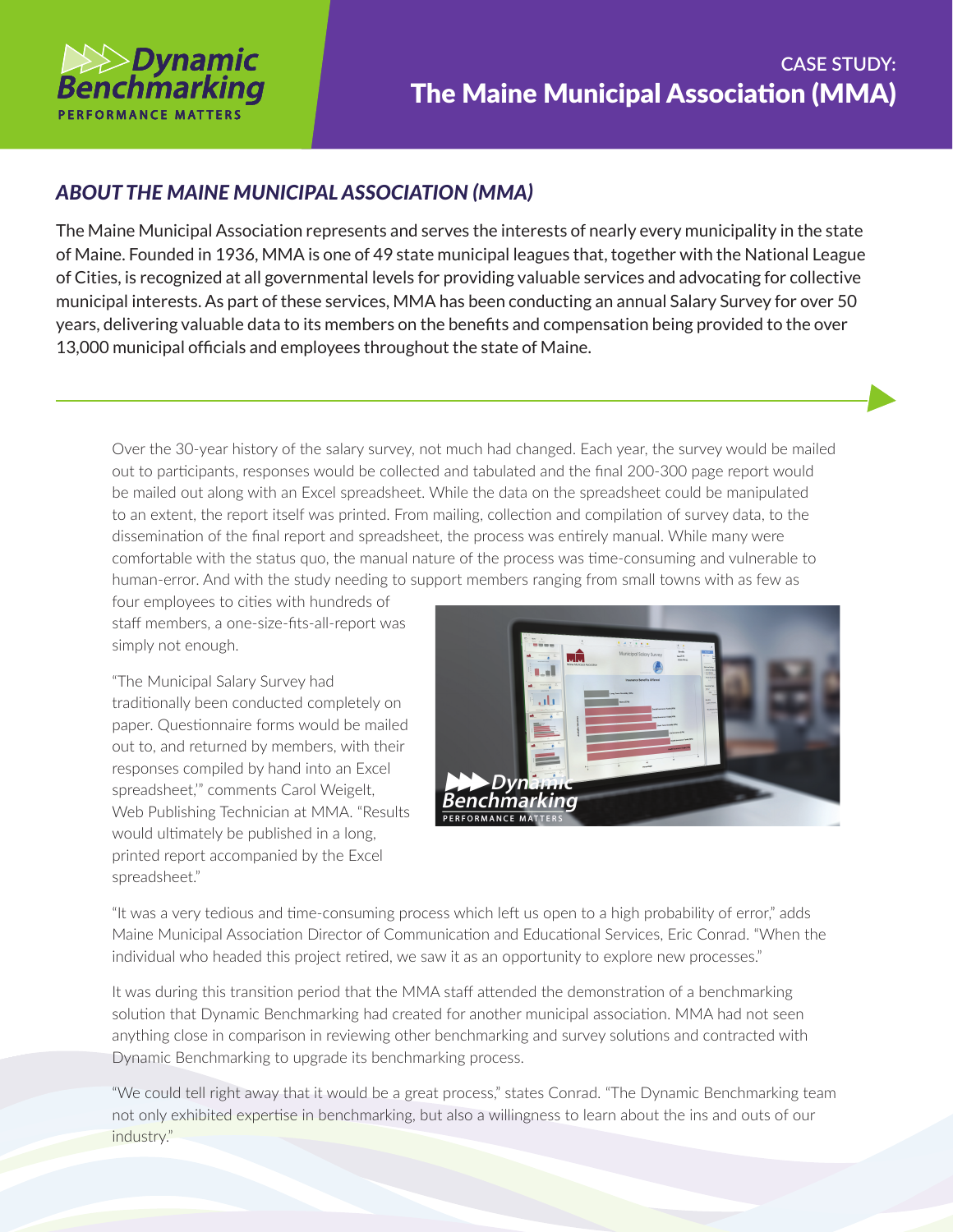"Compensation in municipalities can be quite complicated because of the variety of job functions each entity encompasses," Conrad continues. "Add the numerous differences found in the operations of small town versus large city, and everything in between, and you have a wide range in the data being reported and the needs of each individual member. We were so pleased at how quickly Dynamic Benchmarking grasped these complexities and provided solutions that were ideal for our members."

Dynamic Benchmarking's background experience in working with municipal associations was an asset to the project, helping it run smoothly from start to finish. The new Municipal Salary Survey brought the entire data collection and reporting operation online, virtually eliminating paper from the process. While previously, members were provided with a printed report and an Excel spreadsheet, they can now create customized reports on the fly in a variety of formats using the data sets that are most relevant to their individual needs. This is especially relevant to MMA given the varied size of its members.

One method by which Dynamic Benchmarking is able to accommodate these varying groups is through the use of the Peer Cluster feature, which allows members to create a comparison group of peers by name rather than by characteristic. When these filters are activated, the users' responses are compared to the aggregated responses of the peer group with results only displayed if the minimum data threshold requirements are met.

**"We could tell right away that it would be a great process...The Dynamic Benchmarking team not only exhibited expertise in benchmarking, but also a willingness to learn about the ins and outs of our industry."**

> *Eric Conrad, Director of Communication and Educational Services*

"The level of competency and attention to detail throughout the entire process and the application is amazing," says Weigelt.

"We would never be able to collect this data and have it searchable in the way it is now without Dynamic Benchmarking."

Participation in the study has exceeded all expectations. Over 250 municipalities participated in the survey during the first year, far surpassing the association's initial goal of 200, with twenty-five members completing the survey on the first day of data collection.

"We didn't know how our members would react to a new format," says Conrad. "We're so pleased with their obvious willingness to participate without hesitation."

MMA attributes initial success of the platform to a strong implementation plan that kept its members well informed and educated about the benefits of the new benchmarking platform.

"As we notified users of the new platform, we made sure to let them know that some data was already preloaded for them," comments Weigelt. "Our members appreciated seeing that they were being given their form, not just a general one. They could see that we'd already done some of the work for them giving them incentive to add to it."

Now that MMA is about to enter its third year of data collection, the Copy Prior Year Data feature is becoming even more important to spurring member participation in the salary survey.